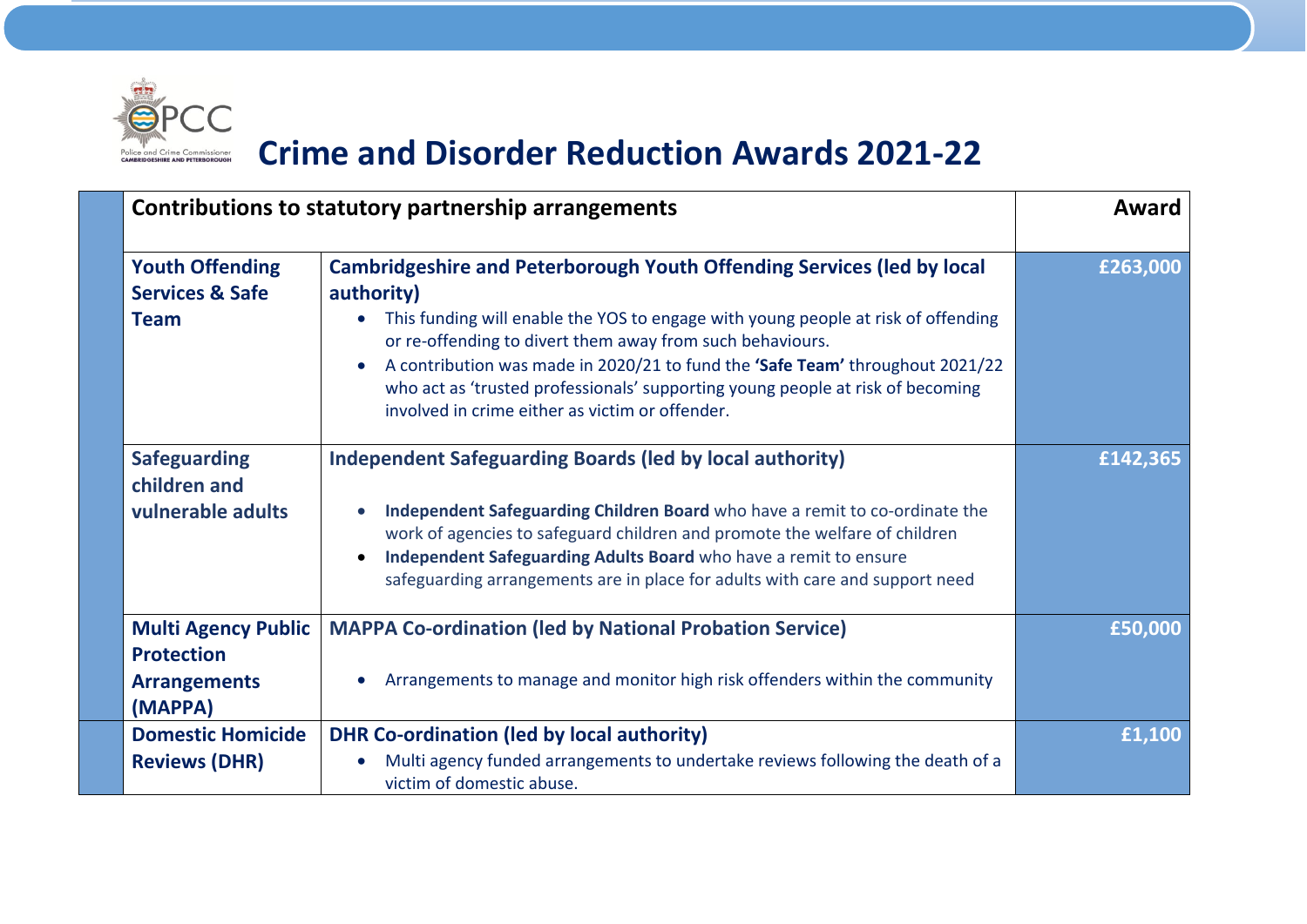| Contributions to services supporting vulnerable people                           |                                                                                                                                                                                                                                                                                                                                                                 | Award    |
|----------------------------------------------------------------------------------|-----------------------------------------------------------------------------------------------------------------------------------------------------------------------------------------------------------------------------------------------------------------------------------------------------------------------------------------------------------------|----------|
| <b>Cambridgeshire &amp;</b><br>Peterborough<br><b>Foundation Trust</b><br>(CPFT) | <b>Integrated Mental Health Team in Force Control Room</b><br>The service provides expert advice and guidance to staff and frontline officers when they<br>are the first point of contact for someone in suspected mental health crisis. The mental<br>health nurses, who are based in the force control room, are part of the wider First<br>Response Service. | £188,007 |
| <b>Cambridgeshire</b><br><b>County Council</b><br>& Change, Grow,<br><b>Live</b> | <b>Making Every Adult Matter (MEAM)</b><br>Taking an innovative approach to supporting vulnerable people with multiple needs. This<br>work is led by Cambridgeshire County Council and supported by Change, Grow, Live the<br>county's Drugs and Alcohol Treatment Provider.                                                                                    | £96,651  |
| <b>Change, Grow, Live</b>                                                        | <b>Drugs and Alcohol Treatment and Prevention</b><br>This is a contribution to Cambridgeshire's pooled budget to fund drugs and alcohol<br>treatment and prevention. The contract is currently held by Change, Grow, Live (CGL).                                                                                                                                | £94,000  |
| <b>Embrace - Child</b><br><b>Victims of Crime</b>                                | <b>Supporting young victims of crime</b><br>A contribution to therapeutic services for young victims of crime to enable them to cope<br>and recover.                                                                                                                                                                                                            | £10,000  |
|                                                                                  |                                                                                                                                                                                                                                                                                                                                                                 |          |
| Contributions to early intervention and prevention                               |                                                                                                                                                                                                                                                                                                                                                                 | Award    |
| <b>Empowering</b><br><b>Communities</b>                                          | <b>ECINS</b><br>This funds a partnership sharing data to enable the responsible authorities to work<br>effectively to reduce and crime and disorder in the county.                                                                                                                                                                                              | £88,800  |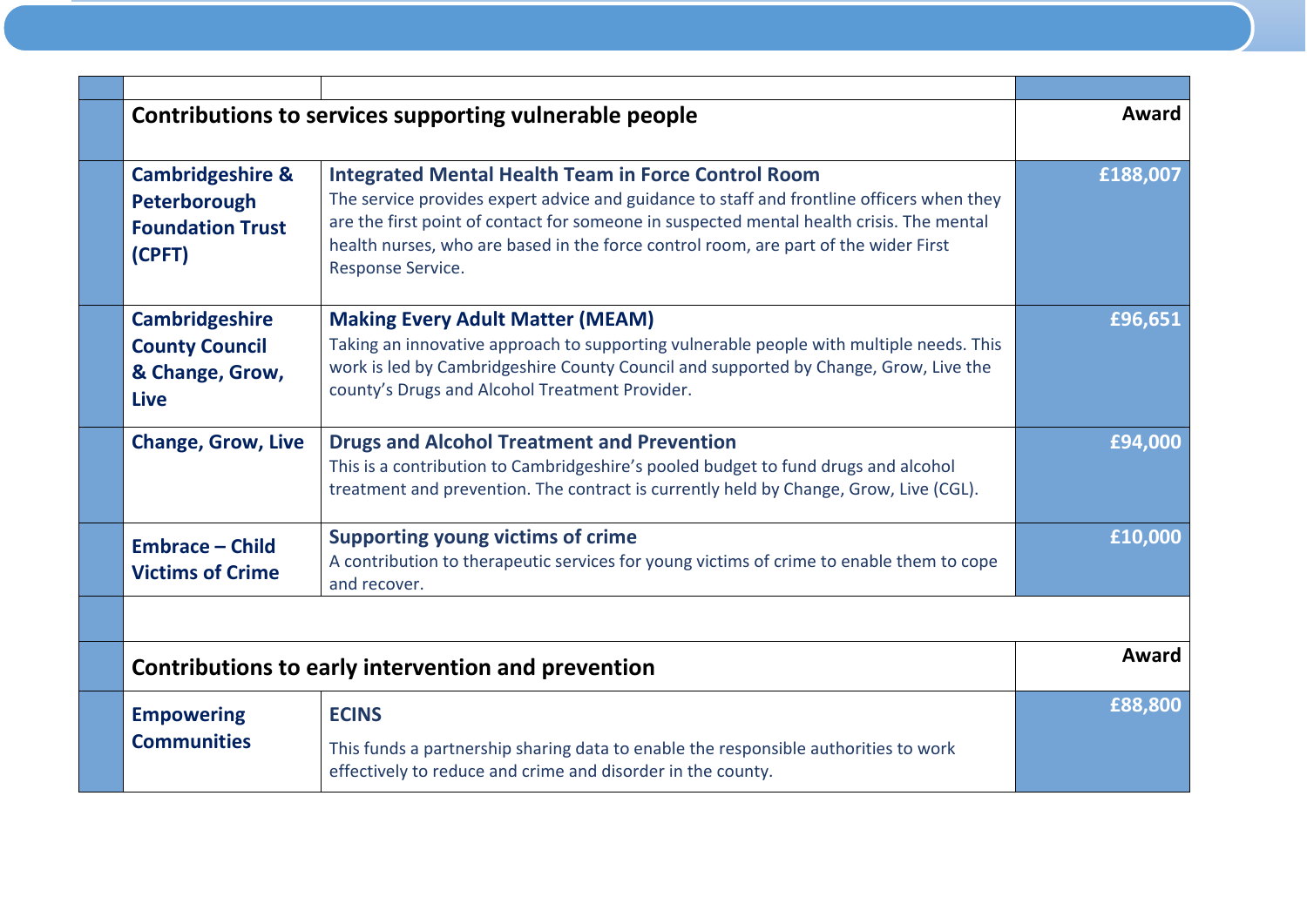| <b>Sodexo</b>                                                           | <b>Out of Court Disposals</b><br>Contribution to community-based Outside Links service run by HMP Peterborough to<br>provide holistic support to individuals referred by the Constabulary to tackle the root<br>causes of their offending at an early stage. | £32,769 |
|-------------------------------------------------------------------------|--------------------------------------------------------------------------------------------------------------------------------------------------------------------------------------------------------------------------------------------------------------|---------|
| <b>Everyone Health</b>                                                  | <b>Healthy and safe schools support service</b><br>Contribution to the county's pooled budget to support Early Year Services and schools to<br>build resilience and improve health and wellbeing. Contract held by Everyone Health.                          | £29,297 |
| <b>Cambridgeshire</b><br><b>County Council -</b><br><b>IDVA Service</b> | <b>Domestic Abuse Early Intervention</b><br>This is a contribution to the budget which funds domestic abuse support services and<br>ensures early ongoing support for the whole family in cases of child/adolescent to parent<br>abuse.                      | £41,000 |
| Peterborough<br><b>Enforcement Service</b>                              | Developing a sustainable response to anti-social behaviour<br>Six months of funding to enable the PES to transform its response to ASB in the city.                                                                                                          | £16,000 |
| <b>Cambridgeshire</b><br><b>Countryside Watch</b>                       | <b>Tacking rural crime</b><br>This funding supports efforts by local communities to prevent rural crime in the county.                                                                                                                                       | £37,000 |
| <b>Cambridgeshire</b><br><b>Constabulary</b>                            | <b>Police Cadets</b><br>A contribution to the running of the Volunteer Police Cadet Service in the county.                                                                                                                                                   | £10,000 |
| <b>Cambridgeshire</b><br><b>Constabulary</b>                            | <b>Electronic Interventions</b><br>Out of Court Disposals using an electronic intervention hub which will allow service users<br>to undertake Computer-Based Cognitive Behavioural Therapies (CCBT) using any home<br>computer or handheld device.           | £26,500 |